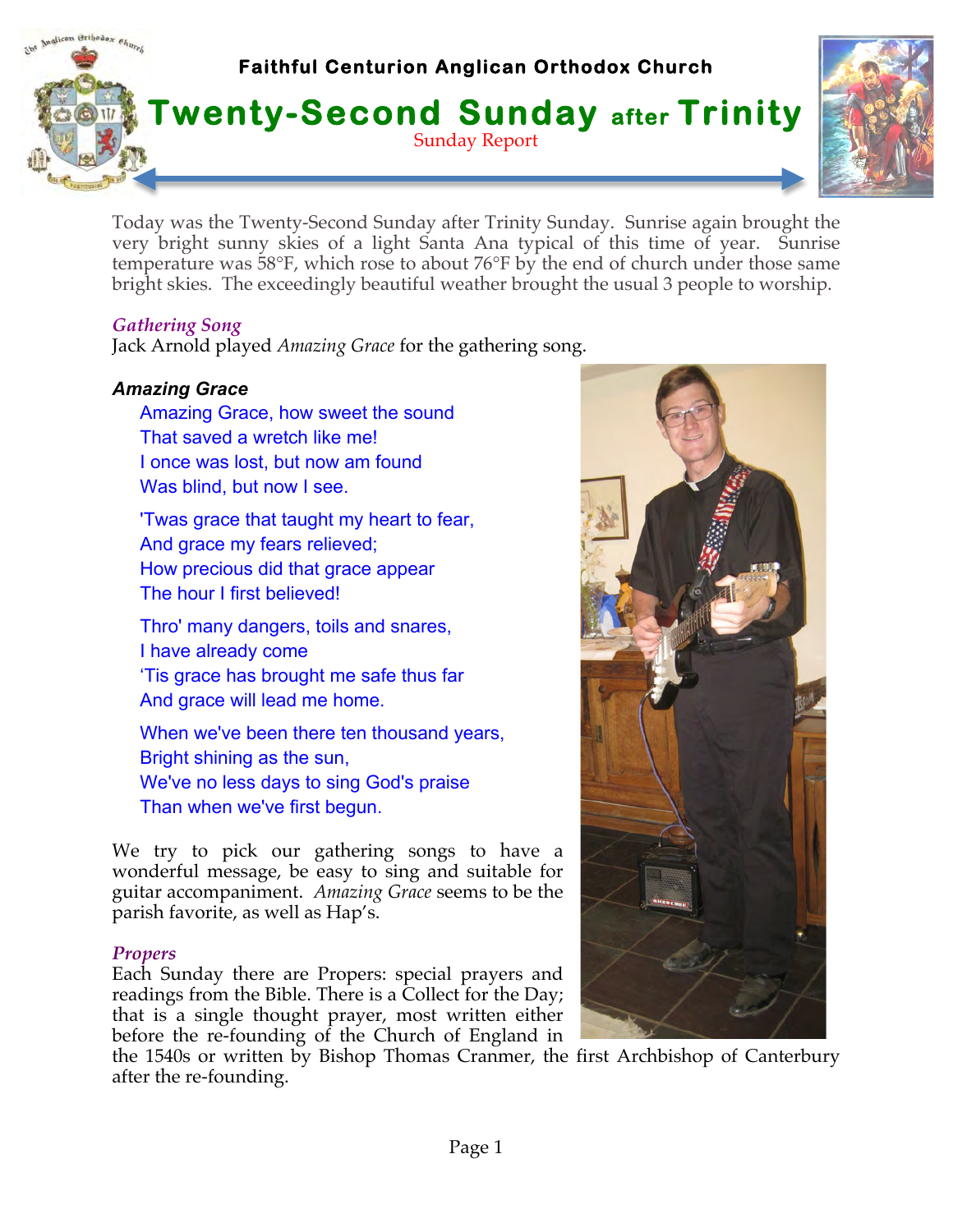The Collect for the Day is to be read on Sunday and during Morning and Evening Prayer until the next Sunday. The Epistle is normally a reading from one of the various Epistles, or letters, in the New Testament. The Gospel is a reading from one of the Holy Gospels; Matthew, Mark, Luke and John. The Collect is said by the minister as a prayer, the Epistle can be read by either a designated reader (as we do in our church) or by one of the ministers and the Holy Gospel, which during the service in our church is read by an ordained minister or our Deacon.

The propers are the same each year, except if a Red Letter Feast, that is one with propers in the prayerbook, falls on a Sunday, then those propers are to be read instead, except in a White Season, where it is put off. Red Letter Feasts, so called because in the Holy Table Prayerbooks the titles are in red, are special days. Most of the Red Letter Feasts are dedicated to early saints instrumental in the development of the church, others to special events. Some days are particularly special and the Collect for that day is to be used for an octave (eight days) or an entire season, like Advent or Lent.

The propers for the Twenty-Second Sunday after Trinity can be found on Page 220-222:

#### The Twenty-Second Sunday after Trinity *The Collect.*

**ORD** we beseech thee to keep thy household the Church in continual godliness; that Ithrough thy protection it may be free from all adversities, and devoutly given to serve thee in good works, to the glory of thy Name; through Jesus Christ our Lord. *Amen*. **L**

Dru Arnold read the Epistle for today, which came from Saint Paul's letter to the



Philippians beginning at the Third Verse of the First Chapter. Writing to the church in Philippia, Paul sends his greetings letting them know he has been praying for them constantly. He tells them that the good work God has begun in them will surely continue until Christ returns to them. Paul tells them he prays that they will find more and more joy in following the will of God. Continually reminding people of the joy of being born a new person, Paul prays that their "love may abound yet more and more in knowledge and in all judgment; that ye may approve things that are excellent; that ye may be sincere and without offence till the day of Christ; being filled with the fruits of righteousness, which are by Jesus Christ, unto the glory and praise of God."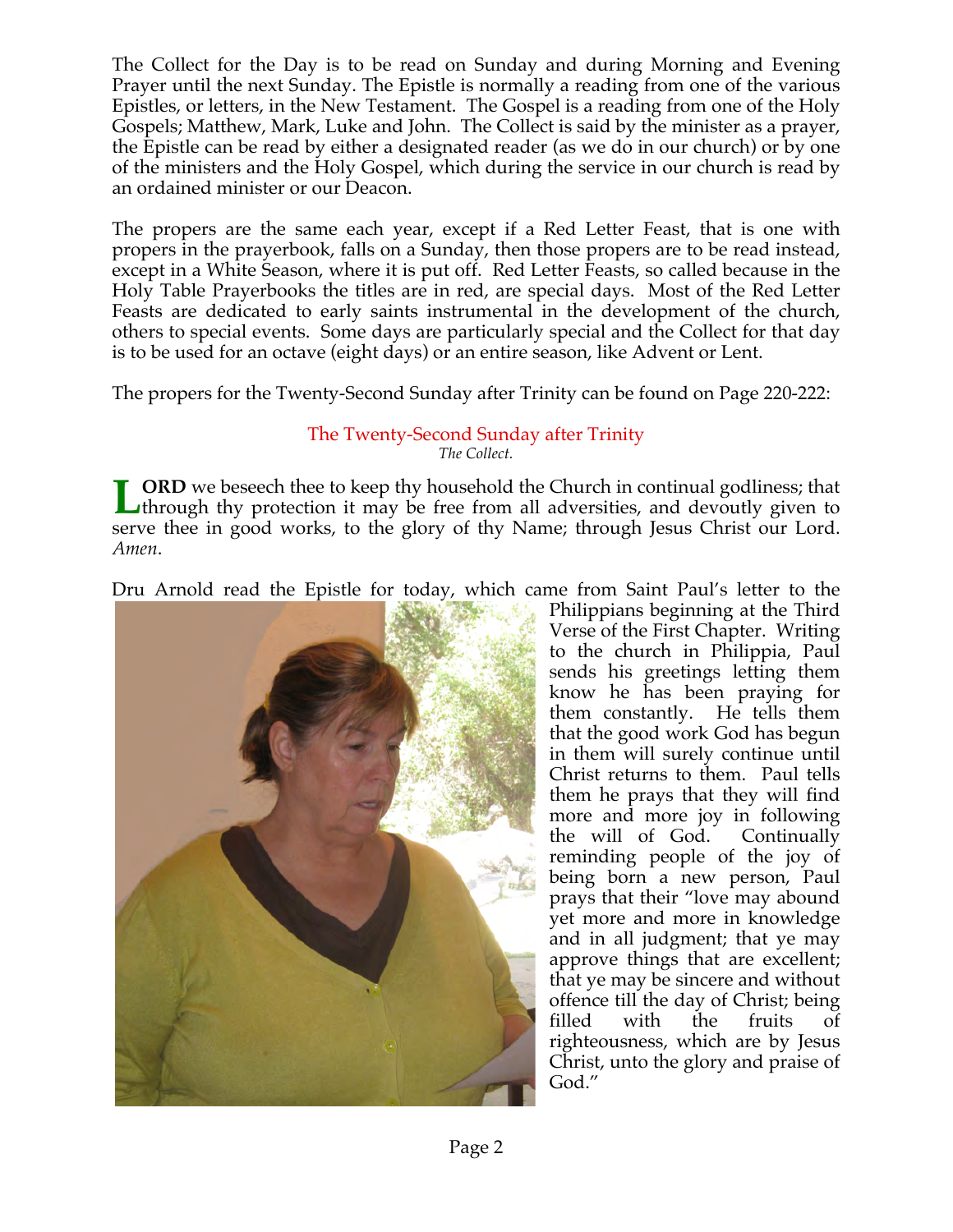thank my God upon every remembrance of you, always in every prayer of mine for you all making request with joy, for your fellowship in the gospel from the first day until now; being confident of this very thing, that he which hath begun a good work in you will perform it until the day of Jesus Christ: even as it is meet for me to think this of you all, because I have you in my heart; inasmuch as both in my bonds, and in the defence and confirmation of the gospel, ye all are partakers of my grace. For God is my record, how greatly I long after you all in the tender mercies of Christ Jesus. And this I pray, that your love may abound yet more and more in knowledge and in all judgment; that ye may approve things that are excellent; that ye may be sincere and without offence till the day of Christ; being filled with the fruits of righteousness, which are by Jesus Christ, unto the glory and praise of God. I

Hap Arnold read the Holy Gospel came from the Twenty-Eighth Chapter of the Gospel



according to St. Matthew beginning at the Twenty-First Verse. On the subject of confession, repentance and forgiveness, knowing the rabbis had ordained forgiving one's transgressors three times Peter asked Jesus, "Lord, how oft shall my brother sin against me, and I forgive him? till seven times? Jesus saith unto him, I say not unto thee, Until seven times: but, Until seventy times seven." Knowing Jesus as he did, Peter no doubt expected Jesus to say more times than three, but 490 may have been somewhat more than he expected. In one of the more important stories in the Bible concerning God's forgiveness of us and our obligation to forgive others, Jesus went on to liken the kingdom of heaven to a king, who was

balancing his accounts. He found a servant who owed him, in today's terms, a million dollars. The man had no money, but promised to pay and begged for mercy rather than have himself and his family sold into slavery as the law allowed to repay the debt. The king forgave him the debt and set him free. Upon release, the man being reminded of his debts, began to attempt to collect from those who owed him. The first debtor he came across owed him \$10.00 and had it not. The one who had been forgiven cast the \$10.00 debtor into prison. The king found out and bye, bye.

The quote is - Do unto others as you would have them do unto you. Not – Do unto others before they do unto you.

eter said unto Jesus, Lord, how oft shall my brother sin against me, and I forgive him? till seven times? Jesus saith unto him, I say not unto thee, Until seven times: but, Until seventy times seven. Therefore is the kingdom of heaven likened unto a certain king, which would take account of his servants. And when he had begun to reckon, one was brought unto him, which owed him ten thousand talents. But forasmuch as he had not to pay, his lord commanded him to be sold, and his wife, and children, and all that he had, and payment to be made. The servant therefore fell down, and worshipped him, saying, Lord, have patience with me, and I will pay thee all. Then the lord of that servant was moved with compassion, and loosed him, and forgave him the debt. But the same servant went out, and found one of his fellow-servants, which owed him an hundred pence: and he laid hands on him, and took him by the throat, P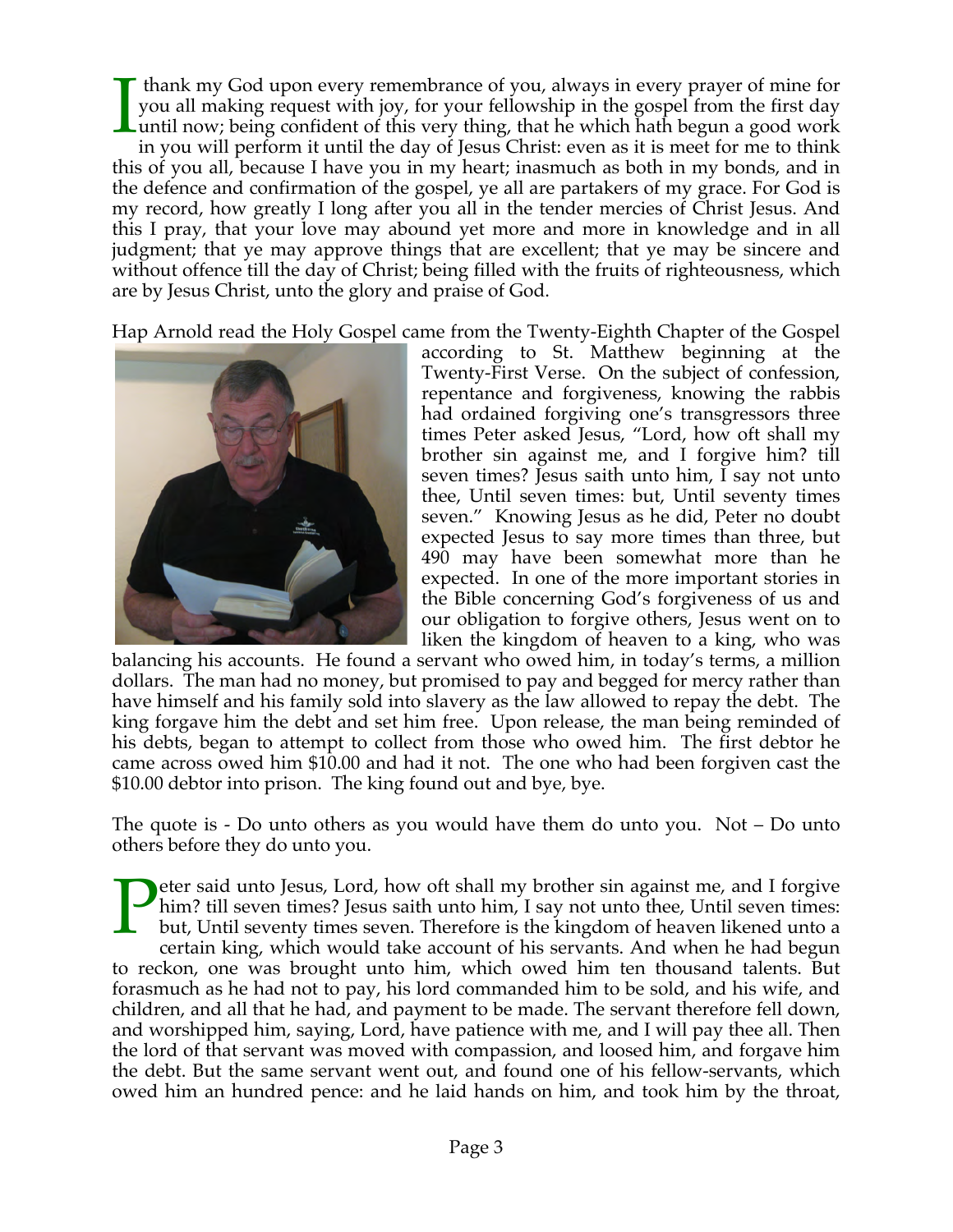saying, Pay me that thou owest. And his fellow-servant fell down at his feet, and besought him, saying, Have patience with me, and I will pay thee all. And he would not: but went and cast him into prison, till he should pay the debt. So when his fellowservants saw what was done, they were very sorry, and came and told unto their lord all that was done. Then his lord, after that he had called him, said unto him, O thou wicked servant, I forgave thee all that debt, because thou desiredst me: shouldest not thou also have had compassion on thy fellow-servant, even as I had pity on thee? And his lord was wroth, and delivered him to the tormentors, till he should pay all that was due unto him. So likewise shall my heavenly Father do also unto you, if ye from your hearts forgive not every one his brother their trespasses.

# *Sermon – Rev Deacon Jack Arnold – Time and Action*

#### The Twenty-Second Sunday after Trinity *The Collect.*

**ORD** we beseech thee to keep thy household the Church in continual household the Church in continual godliness; that through thy protection it may be free from all adversities, and devoutly given to serve thee in good works, to the glory of thy Name; through Jesus Christ our Lord. *Amen*. **L**

In the Collect we ask the Lord to keep His household (that would be us) in continual godliness (that is to keep Him as our leader and follow Him), so that with His Help we can have as smooth a path as practical and serve Him in happiness.

Saint Paul follows this same thought in his Epistle when he thanks the Philippians for their fellowship and talks about how they in the bond through Christ have strengthened his



faith as a result which enabled him to continue doing his good works for the Lord. In this same way our friends in the AOC, strengthen our faith as we tell others about the good news of our Lord and the faith in which we all share. The more we love the Lord, the more it will show through in our actions and our judgment.

Which brings us to the point of the Gospel, in which Christ tells Peter about forgiveness and how we must be ever patient with our fellow humans, and if they are repentant grant them that forgiveness, no matter how many times they might err and vex us. If they are truly sorry for their sins, then God will forgive them. We are not forgiving them ourselves, but informing them God has forgiven them for their sins. We can forgive them for personal trespasses against us, but through God's power, only He can grant absolution of our sins, not us. I do not remember Christ telling Peter humans have the power to forgive sins, like the Roman Catholics claim they have, but rather that God must forgive sins, but we can tell others that God has forgiven them.

The parable illustrates what happens to those who are forgiven, but yet turn around and do not forgive their neighbor (in this case, a debtee.) for their sins and have thus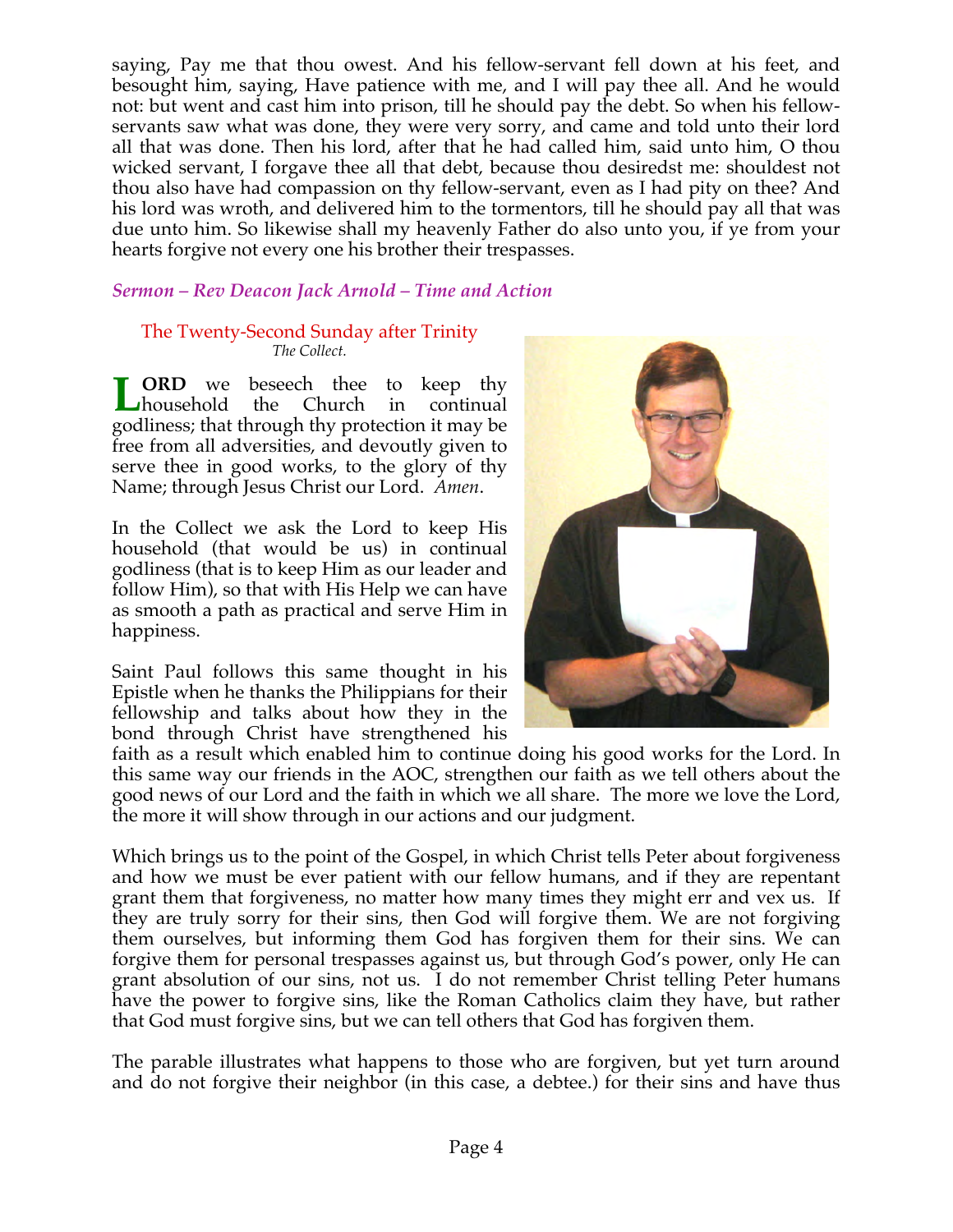abused their forgiveness from Our Lord, and will find himself in a very poor spot in the life hereafter.

The Collect's prayer the Collect, Epistle and Gospel tie together, laying out, detailing and reinforcing the same message, ultimately. We have to be willing to forgive others, tell them about God's forgiveness, and not turn around and commit a grave error in not forgiving others as God has forgiven us for our sins. We have to act more like God everyday, though we are not perfect. If we try our utmost best, then that is all we can do.

### **Be of God - Live of God - Act of God**

#### *Bishop Ogles' Sermon*

We are oft fortunate to get copies of Bishop Jerry's sermon notes. Today is one of those

Sundays. Today's sermon starts off with the collect, and like always, it will give you a lot to consider in your heart.

#### **Sermon Notes**

Twenty-Second Sunday after Trinity Sunday 4 November 2012, Anno Domini

#### The Twenty-Second Sunday after Trinity *The Collect.*

**ORD** we beseech thee to keep thy household the **LORD** we beseech thee to keep thy household the Church in continual godliness; that through thy protection it may be free from all adversities, and



devoutly given to serve thee in good works, to the glory of thy Name; through Jesus Christ our Lord. *Amen*.

 *21 Then came Peter to him, and said, Lord, how oft shall my brother sin against me, and I forgive him? till seven times? 22 Jesus saith unto him, I say not unto thee, Until seven times: but, Until seventy times seven. 23 Therefore is the kingdom of heaven likened unto a certain king, which would take account of his servants. 24 And when he had begun to reckon, one was brought unto him, which owed him ten thousand talents. 25 But forasmuch as he had not to pay, his lord commanded him to be sold, and his wife, and children, and all that he had, and payment to be made. 26 The servant therefore fell down, and worshipped him, saying, Lord, have patience with me, and I will pay thee all. 27 Then the lord of that servant was moved with compassion, and loosed him, and forgave him the debt. 28 But the same servant went out, and found one of his fellowservants, which owed him an hundred pence: and he laid hands on him, and took him by the throat, saying, Pay me that thou owest. 29 And his fellowservant fell down at his feet, and besought him, saying, Have patience with me, and I will pay thee all. 30 And he would not: but went and cast him into prison, till he should pay the debt. 31 So when his fellowservants saw what was done, they were very sorry, and came and told unto their lord all that was done. 32 Then his lord, after that he had called him, said unto him, O thou wicked servant, I forgave thee all that debt, because thou desiredst me: 33 Shouldest not thou also have had compassion on thy fellowservant, even as I had pity on thee? 34 And his lord was wroth, and delivered him to the tormentors, till he should pay all that was due unto him. 35 So likewise shall my heavenly Father do also unto you, if ye from your hearts forgive not every one his brother their trespasses*. (Matt 18:21-35)

Peace of mind is one of the fruits of forgiveness. Even when we are sure in our minds that we have been irreparably wronged, there is a sore spot in our hearts that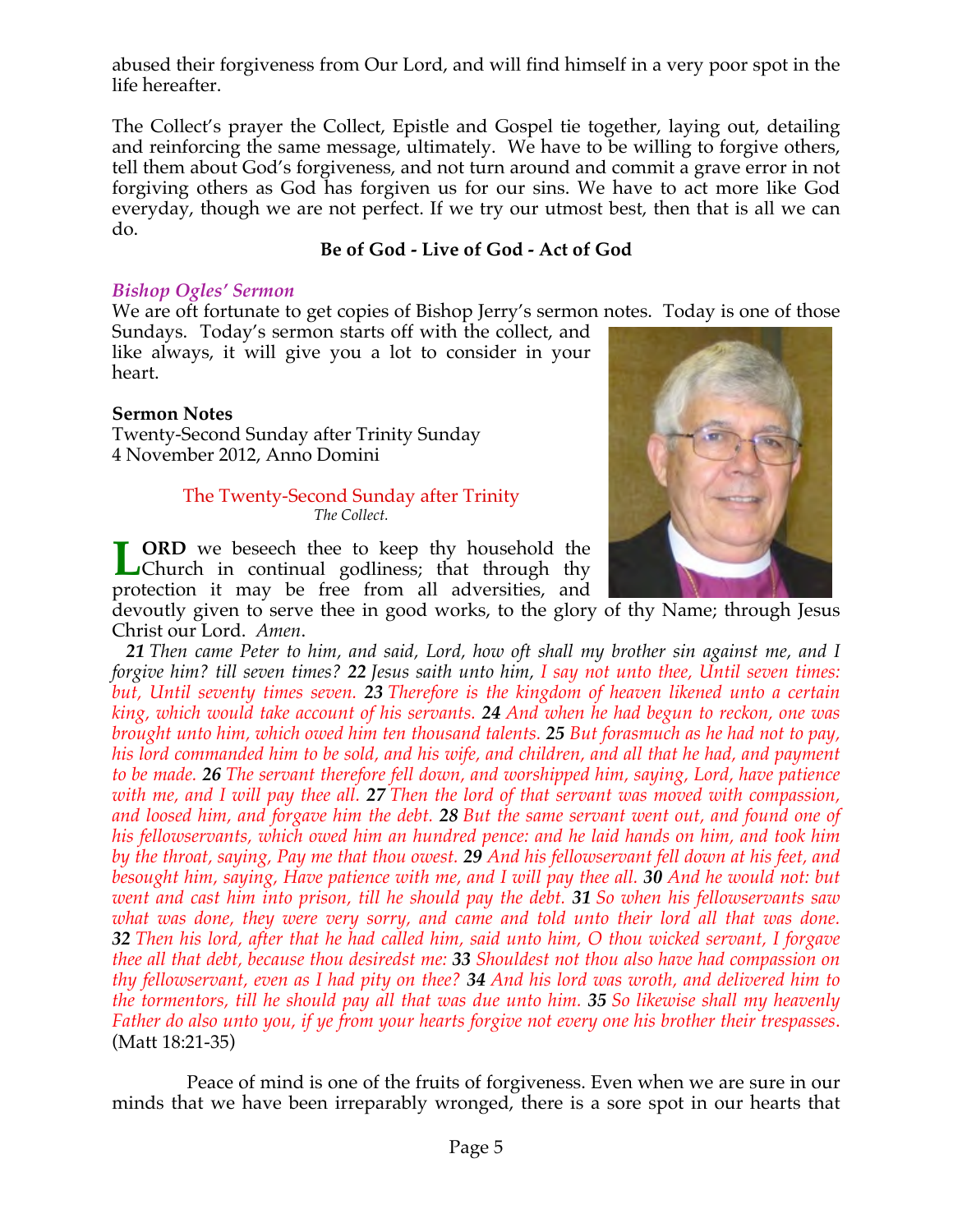The wrong done you will not result in the loss of an arm, or of one's life. Go to that person who has wronged you. He is hurting more than you are. Frankly forgive him in the same way Christ forgives you.

A tree grows and produces fruit because of the outward benefit the leaves provide through the process of photosynthesis to the inward tree, just as the inner tree gives growthe to the leaves. If we take away the leaves, the inner tree will die. Forgiveness is the leaves of the tree of our hearts.

Peter seems to be the spokesmen of choice for the disciples. He is fearless in being open and frank. One of the others most likely planted the question in Peter's mind – most likely Judas – the least forgiving of all. So Peter frames the question in a manner consistent with the law of Moses. He feels that seven times is a large number, but Christ gives him an answer that is intended to indicated that, like love, there should be no bottom to our forgiveness.

There are three stages of forgiveness that are consistent with the manner in which God forgives.

**1)** When a brother, not one of the world, offends me, I should forgive that person in the silent chambers of my heart , but not yet openly*. And be ye kind one to another, tenderhearted, forgiving one another, even as God for Christ's sake hath forgiven you.* (Eph 4:32) The bitterness of unforgiving spirit is then taken from our own hearts.

**2)** I do not inform him of my forgiveness for him since that would not be consistent with the manner in which God forgives. I

must go to him, in love, and rebuke him for his offense. Take heed to yourselves: *If thy brother trespass against thee, rebuke him; and if he repent, forgive him*. (Luke 17:3)

**3)** Immediately upon the friend's apology, you must inform him that he is forgiven. *And if he trespass against thee seven times in a day, and seven times in a day turn again to thee, saying, I repent; thou shalt forgive him*. (Luke 17:4)

*22 But I say unto you, That whosoever is angry with his brother without a cause shall be in danger of the judgment: and whosoever shall say to his brother, Raca, shall be in danger of the council: but whosoever shall say, Thou fool, shall be in danger of hell fire. 23 Therefore if thou bring thy gift to the altar, and there rememberest that thy brother hath ought against thee; 24 Leave there thy gift before the altar, and go thy way; first be reconciled to thy brother, and then come and offer thy gift.* (Matt 5:22-24)

There are reasons for righteous anger and indignation. It spurs us to action to remedy a wicked circumstance such as rape, murder, molesting little children, etc.

We now have the parable of the Kingdom involving a King. That King is God the Father.

*24 And when he had begun to reckon, one was brought unto him, which owed him ten thousand talents. 25 But forasmuch as he had not to pay, his lord commanded him to be*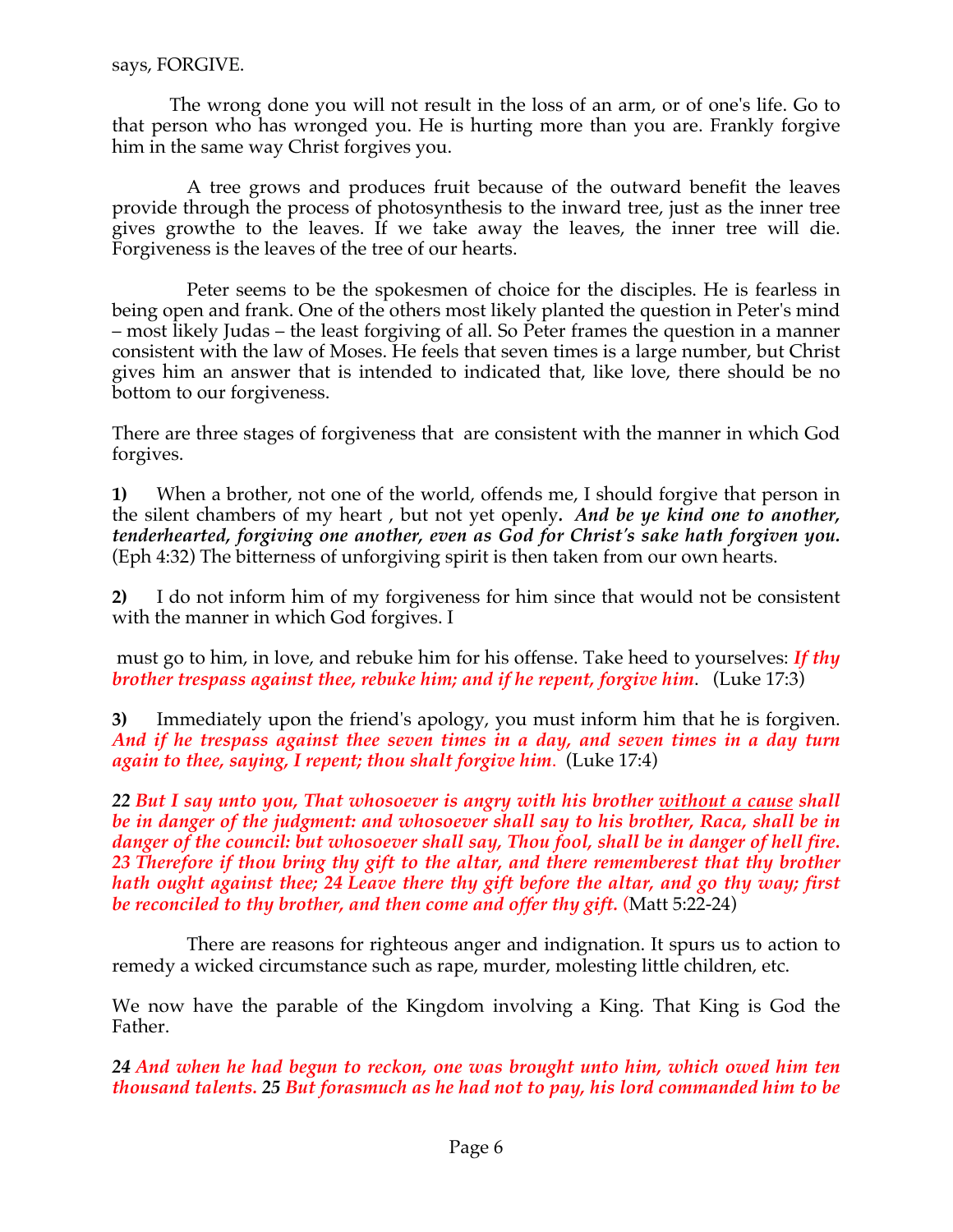#### *sold, and his wife, and children, and all that he had, and payment to be made. 26 The servant therefore fell down, and worshipped him, saying, Lord, have patience with me, and I will pay thee all. 27 Then the lord of that servant was moved with compassion, and loosed him, and forgave him the debt.*

 In the days of this accounting, the amount of ten thousand talents was an enormous amount – more than \$20,000,000.00. The King in this story represents God. The debtor – you and me. Without the remission of our debts (sins) we are sold off into slavery and bondage to Satan. In fact, we sell ourselves out to that merciless master.

 We may deem it a simple thing for a great King to forgive even an enormous debt, and feel that we are justified in demanding the last cent owed us by a poor man; but though God is a great King, He has a great Heart and is willing to forgive. It was no simple thing for Him to forgive our sins and remit them. It cost Him the life-blood of His only Begotten Son!

 A minister was discussing forgiveness with some school boys one day. One of the boys was incensed that his friend had struck him on the playground. The minister asked, "Jimmy, do you think, in view of the Scripture passage we just read on forgiveness, that you could find it in your heart to forgive another boy who hurt you, or struck you, on the playground?" Jimmy responded, "Y-e-e-s-s, Sir, I suppose I could," and then added, "I could if he was bigger than me!" Well God is bigger than all of us. But He desires that we love others as a measure of our love for Him.

The debtor in the parable pleads for patience. Apparently, the King has long exercised patience with this man, and there is no more time for it. God's Spirit will not always strive with man. *And the Lord said, My spirit shall not always strive with man, for that he also is flesh* (Gen 6:3) God cannot renew an unwilling spirit to reconcile that spirit to His own Spirit of Righteousness. Those whose hearts are not full of love and forgiveness do not belong to God.

 *28 But the same servant went out, and found one of his fellowservants, which owed him an hundred pence: and he laid hands on him, and took him by the throat, saying, Pay me that thou owest. 29 And his fellowservant fell down at his feet, and besought him, saying, Have patience with me, and I will pay thee all. 30 And he would not: but went and cast him into prison, till he should pay the debt. 31 So when his fellowservants saw what was done, they were very sorry, and came and told unto their lord all that was done. 32 Then his lord, after that he had called him, said unto him, O thou wicked servant, I forgave thee all that debt, because thou desiredst me: 33 Shouldest not thou also have had compassion on thy fellowservant, even as I had pity on thee? 34 And his lord was wroth, and delivered him to the tormentors, till he should pay all that was due unto him.*

 See how this unworthy servant has received such a mighty forgiveness, and at enormous cost (as you and me through the blood of Christ) – yet cannot forgive even a small debt (100 pence or three months average wage at the time) of a fellow servant of less means. He will sell him into bondage! This is not God-like. This is not Christ-like! This is very much like the devil that deceived Eve.

 You may have had a dear friend spite you in a small matter, but the resentment has built in your heart – it has grown beyond the proportions of a normal Mustard Tree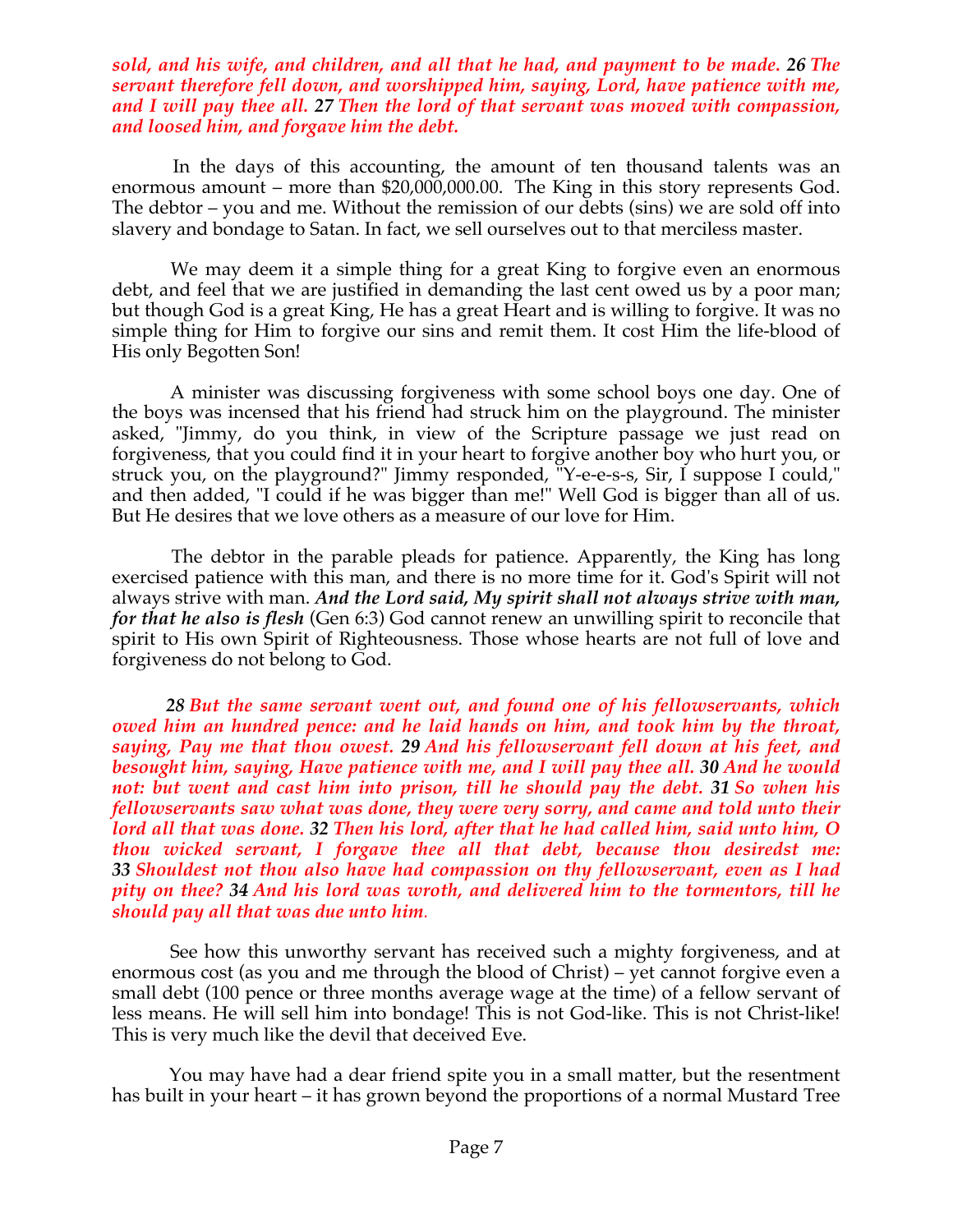and taken over your whole heart. You are weary day by day and avoid even looking into your dear friends eyes. He is hurt by your behavior, but who suffers more: the offender, or the victim. Seeds of wrath in the heart bare trees of hatred and misery.

 We have all fallen so very short of the righteousness of God that it is completely beyond our sight, but Christ gives us the means to assume that righteousness of His own. He forgives our sins, washes us clean, and is ever ready to renew our hearts when we repent of every offense. He suffered intensely for you and me. Can we not overlook the smallest infraction by a friend?

 The criminal has no rest of conscience in constantly contemplating his being discovered. Many would find greater joy in confessing their faults and paying debt than in whiling away in constant fear. The sinner suffers no such dilemma. The King stands at the ready to forgive promptly and completely every sin confessed, and those unthought of sins unconfessed. We need only remove the shroud of false pride and bitterness, empty our hearts of hate, and come to Him seeking forgiveness in repentance. There is no cost to the sinner for such a benefit for the cost has already been paid by the King's Son. If you have resentment and hate in your heart growing from unforgiven offences, open you heart to the Dipper of Love in God's Hand and forgive all. Then you may have rest to your souls. Amen.

#### *Bishop Dennis Campbell's Sermon*

Bishop Dennis is a brilliant speaker. He is able to take biblical precepts and make them perfectly understandable, even to me. Oft he provides the text of his sermons and I take the utmost pleasure in passing them on:



**God and Godliness** Psalm 32, Philippians 1:3-11, Matthew 18:21-35 Twenty -second Sunday after Trinity November 4, 2011

It has truly been said that the longest journey begins with the first step. Sometimes we look at the spiritual journey to which God has called us, and, seeing it is long and difficult and filled with dangers, we shrink back from it, afraid to make such a commitment or to devote ourselves to such a seemingly impossible task.

In such times we need to remind ourselves that we cannot accomplish the entire journey in one mighty leap. We must take it one step at a time. Put one foot in front of the other, and keep on walking until we reach our Heavenly home.

It is also true that each step is a new beginning. It is a new chance to put one foot in front of the other, or to stop, quit, or turn back. Everyone knows we cannot reach our destination by quitting. Only those who continue the journey will reach the goal.

This is more true in spiritual things than in any other sphere of life. A writer may never achieve the goal of writing a great masterpiece, yet still have some measure of success. An architect may never achieve the goal of designing a great cathedral, yet still plan useful buildings for homes and businesses and churches. But in spiritual things there is no such thing as partial success. We either continue in Christ to the end, or we do not. We either follow our Lord to Heaven, or we allow the devil to take us to hell. Thus we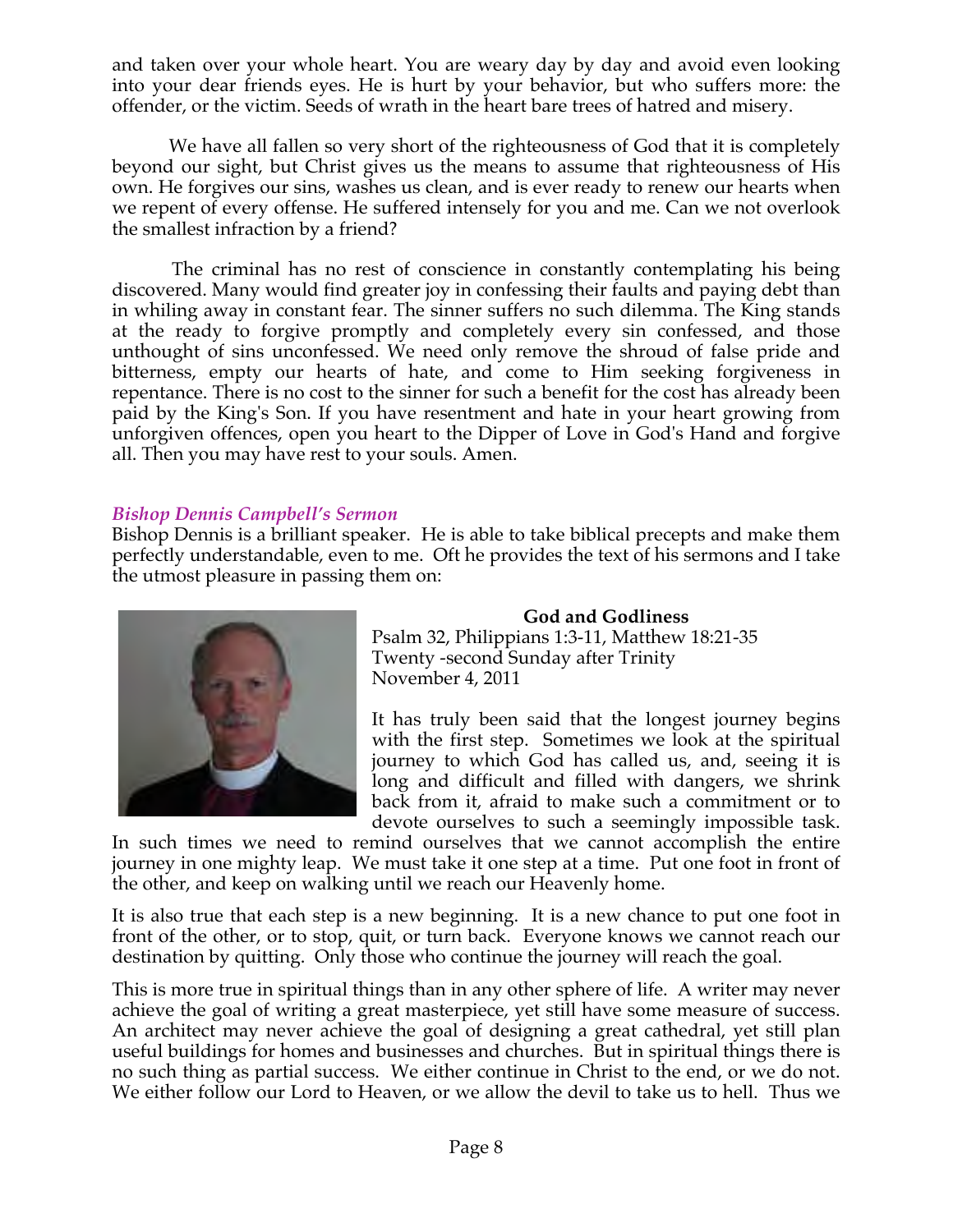come to the point we are trying to draw from this morning's Scripture readings; continue in Godliness.

Philippians 1 commends the Church at Philippi for their fellowship in the Gospel. This fellowship is much deeper than simply believing the same doctrines and enjoying one another's company. It is a common participation in a way of life It is consciously and intentionally uniting together in Christ. It is sharing life together as the people of God and body of Christ. It is intentionally allowing their fellow Christians to become a part of their lives, and intentionally becoming a part of the lives of other Christians. It is also having a compassionate and active concern for one another, similar to that which Christ has for them. One of the sad misunderstandings of contemporary evangelicalism is its neglect of the communal aspect of the faith. It has emphasised personal autonomy and personal salvation and personal relationships with God so much that the Church has been reduced to a voluntary association which we are free to take or leave according to our own convenience or preferences in music or style. In such thinking, the Biblical teaching of oneness in Christ is in danger of being reduced to a mere metaphor, or a spiritualized reference to the invisible Church.

According to scripture, the visible Church is a connected Church and the individual Christian is a connected Christian. The Church does not consist of autonomous Christians in independent churches associating with one another by choice. It is one body, the Body of Christ in which individual congregations and Christians are members of the organic whole.

Paul urges the Philippians to "abound yet more and more... till the day of Christ." He is telling them to continue in Godliness. They have made good start, but a good start is nothing unless they continue in Godliness.

Matthew 18 shows an important aspect of continuing in Godliness. We are to forgive as Christ has forgiven us. Forgiveness means to wipe the record clean of offences, and to treat others as though they have committed no offenses against you, and, as though there is nothing in their mannerisms that is offensive to you. Matthew 18 also shows us how to deal with serious offences and breeches of fellowship, and I urge everyone to read and practice our Lord's teaching there.

It is important to remember Christ was talking about our relationships within the Church. He was talking to Jews who were fellow members of the people of God. This does not mean we don't have to forgive unbelievers. But the Lord's concern here is the preservation of unity and harmony within the Church. Nor does forgiveness mean we are to allow ourselves to be assaulted with false doctrine and practice within the local church or denomination. If such things exist in our fellowship, we must make a serious, loving attempt to remedy them. If such attempts fail, we have no choice but to remove ourselves from them.

The main point here, today, is that we do not allow offences against us to prevent us from continuing in Godliness. We forgive offenses, and continue to place one foot in front of the other in the journey of faith.

There is no doubt about the difficulty of this. We grow weary of fighting the same battles and temptations over and over. We are saddened by the un-Godliness in our nation and world, and, of course, in ourselves. We grow tired of the burdens we carry, and when we see another problem coming toward us, we are tempted to move away like a horse that doesn't want to be ridden.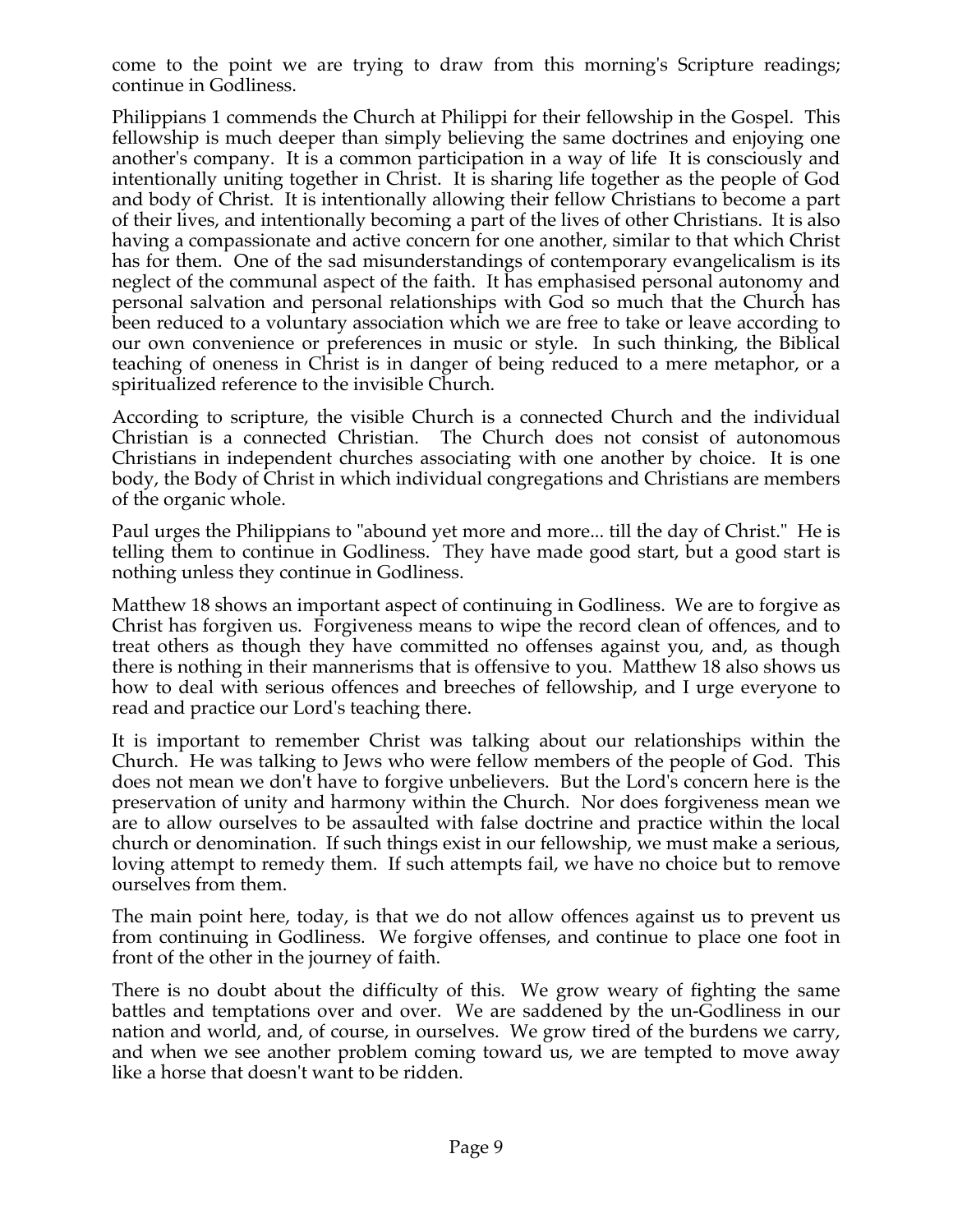But it is not only the burdens and trials of life that tempt us to give up on God. It is more than even offenses committed against us by other Christians. The weight of our own sins, and the consequences of them in our daily lives deprives us of our joy in Christ, and tempts us to quit, rather than continue in Godliness. Psalm 32 addresses this. Written by David after his sin with Bathsheba, David recognizes that he has brought most of his problems upon himself. That is probably true of most of us. We follow our own desires, either unconcerned about the will of God, or convincing ourselves our sins will have no great effect on our lives and relationships, and in doing so we pile hot coals upon our heads. A person who habitually drives in a careless fashion will eventually lose the right to drive, one way or another. A person who refuses to do his job will find himself unemployed. A person who neglects the means of grace will, at best, find that the passing years bring him no closer to God, and may even find that his faith was a pretense all of those years, and now it is completely dead. As St. Paul wrote in Galatians 6:7, "whatsoever a man soweth, that shall he also reap."

I want to quickly address two other points of this Psalm. First, now is the time to devote yourself to continuing in Godliness. now is the time to start putting one foot in front of the other and keep on walking until you reach Heaven. This is accomplished by recognizing and turning away from sin, and trusting in Christ. It is accomplished by diligence in prayer, worship, the Scriptures, the Church, and obedience in the everyday things of life. These are the steps on the journey of faith. Doing these things is the way we put one foot in front of the other and follow Jesus. I think we are sometimes like Naaman in that we want God to ask us to do some great mission and undertake some great quest for Him. Instead He tells us to go home and care for our families, mow the lawn, rake the leaves, cook the meals, earn our living, go to Church, read the Bible, pray with your family, and love one another. These are the small steps of daily continuing in Godliness.

The second point is, God will help you. In the first 8 verses of Psalm 32, David is speaking to God. Here David repents of his sin and commit his way unto God again. But in verse 9 God speaks to David. "I will inform thee, and teach thee in the way wherein thou shalt go; and I will guide thee with mine eye." God is promising to help David. He is promising to teach David what He needs to know about living a life that is happy and fulfilling and avoids some the pits into which David has recently fallen. He makes the same promise to you. The Bible is His teaching, not only about how to get to heaven, but also about how to find meaning and joy in life again. It teaches you how to continue in Godliness. And all the means of grace I talk about so often, are the means by which God teaches and guides you now in this life. They lead you into the gladness and joy expressed in Psalm 32:12. That's a wonderful verse, but I think verse 11 is the great conclusion of the Psalm, and an appropriate closing to the sermon; "whoso putteth his trust in the Lord, mercy embraceth him on every side."

Father of all mercies, keep us in continual Godliness, through Christ our Lord. Amen.

+Dennis Campbell

Bishop, Anglican Orthodox Church Diocese of Virginia Rector, Holy Trinity Anglican Orthodox Church Powhatan, Virginia www.HolyTrinityAnglicanOrthodoxChurch.org www.lifeinthescriptures.blogspot.com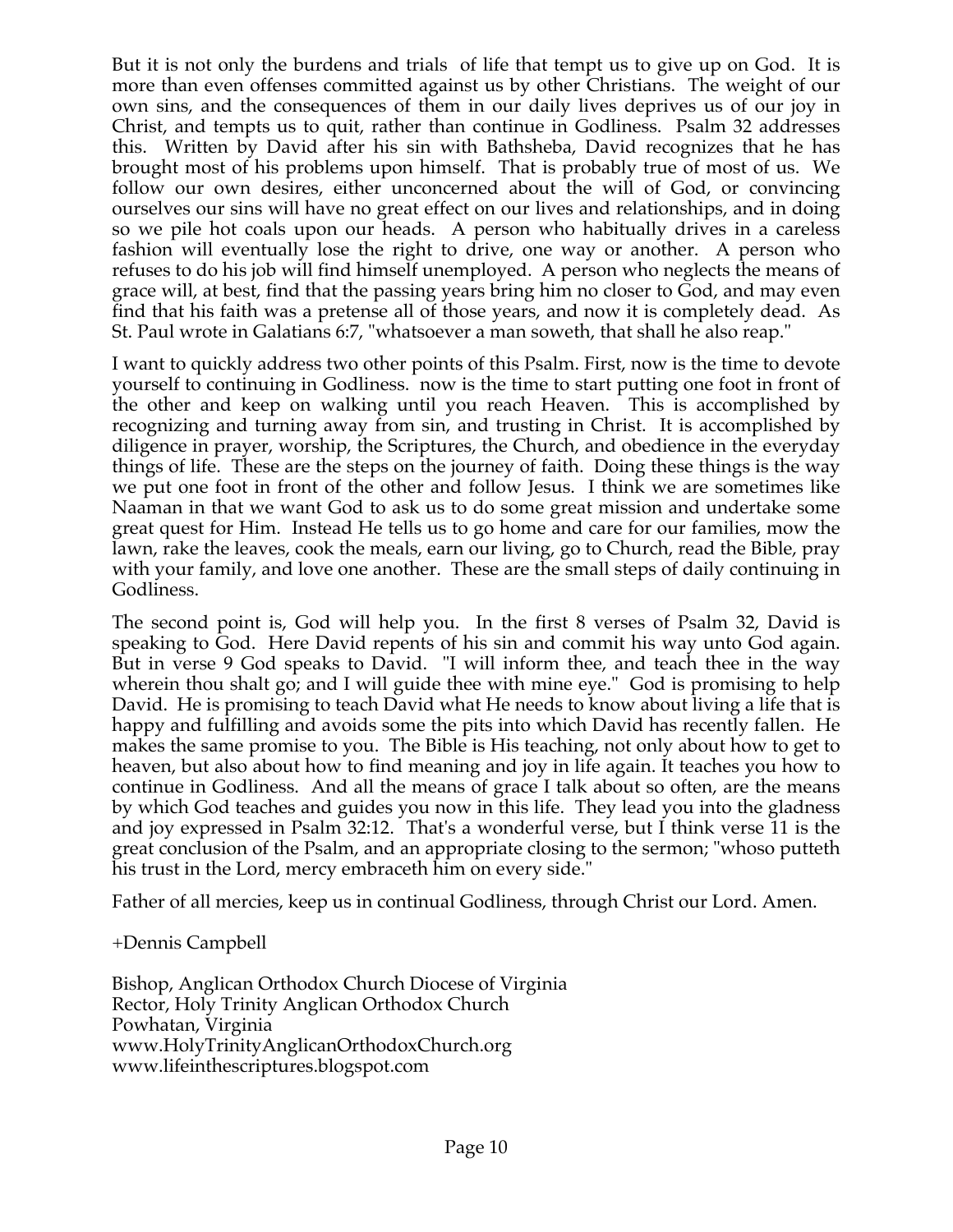# *Rev Bryan Dabney of Saint John's Sunday Sermon*

We are fortunate to have Bryan's Sunday Sermon. If you want people to come to The Truth, you have to speak the truth, expouse the truth and live the truth. This is really a good piece and I commend it to your careful reading.

> Leave no room for the Devil. Be too busy for him. Have no time and no place for him. Vacant places invite him. The Devil loves a vacuum. A very busy person himself, he does his biggest business

with those who have no business.

The Rev. E. M. Bounds– 19th and 20th century American pastor and author.

#### *The Sermon –* **Fear**

In our epistle lesson today (II St. Timothy 1:7) we read the apostle's admonition, For God hath not given us the spirit of fear; but of power, and of love, and of a sound mind. In the apostle John's first epistle (4:18), we find the following: There is no fear in love; but perfect love casteth out fear: because fear hath torment. He that feareth is not made perfect in love. Now consider verse 10 of Psalm 111: The fear of the LORD is the beginning of wisdom: a good understanding have all they that do his commandments: his praise endureth for ever. Atheists and agnostics are quick to grasp selected passages of Scripture because of their seeming paradoxical nature without seeking to learn their precise biblical meaning. Nevertheless, they will attach their own meaning to such passages, usually in an effort to repudiate the divine authenticity of the Bible, as well as to mischaracterize the Christian religion as nothing more than an ancient fable founded upon hypocrisy and inconsistency. What a load of rubbish!

We Christians were long ago warned by our apostolic fathers that there would be mockers, scoffers and heretics who would seek to undo the faith of even the elect. St. Peter wrote the following warning in his second epistle (3:3-4a) Knowing this first that there shall come in the last days scoffers, walking after their own lusts, and saying, Where is the promise of his coming? And later in that chapter (vv. 15-16) the apostle wrote a stirring defense of St. Paul, whose writings the unlearned and unstable wrest, as they do also the other scriptures, unto their own destruction. Twisting God's word is not something he takes lightly and he will judge in the strongest terms those who have misused his word written for their sordid purposes. Witness the words of the apostle John in Revelation, If any man shall add unto these things, God shall add unto him the plagues that are in this book. And if any man shall take away from the words of the book of this prophecy, God shall take away his part out of the book of life... (22:18-19).

Returning to the passages above concerning FEAR, let us reflect on what the Bible has to say about this word. First of all, we can define FEAR to be anything which causes us anxiety. We FEAR an economic meltdown because it might result in our being financially ruined. We FEAR criminal gangs because they interfere with our right to unhindered enjoyment of public spaces. We FEAR foreign interventions because they might result in a global war which will result in a horrendous loss of life, and, given our tenuous economic state, one which will likely upset the general framework of our public order. We FEAR the expansion of government control over our lives because it will diminish our privacy and impact negatively upon our rights and liberties as free persons. Yes, there is much we could add to our list of current and worldly fears.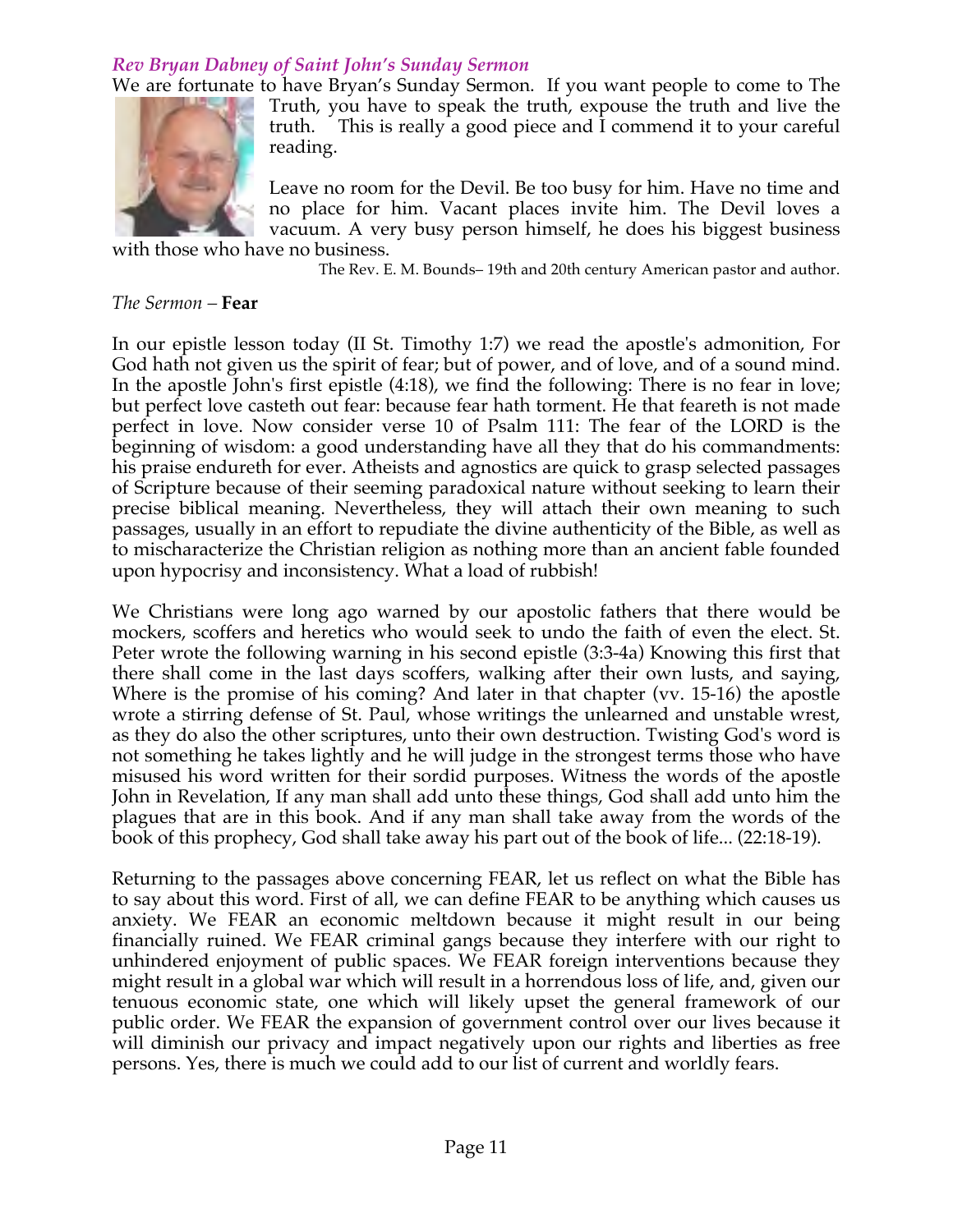In the Old Testament we learn that, as the psalmist noted (111:10), The fear of the LORD is the beginning of wisdom: a good understanding have all they that do his commandments: his praise endureth for ever. From this passage, FEAR is interpreted to mean having a healthy respect for God as our Supreme Judge. We are all under the curse of original sin, hence, we should be anxious because we tend toward sinful actions and thinking. God is to be thus feared for we are in danger of his eternal judgment. The law was given to make us aware of our sinful natures. Witness the apostle Paul's words in Romans (3:19-20), Now we know that what things soever the law saith, it saith to them who are under the law: that every mouth may be stopped, and all the world may become guilty before God. Therefore by the deeds of the law there shall no flesh be justified in his sight: for the law is the knowledge of sin. It also provided a means for covering sin in order that the Old Testament saints might commune with God. Witness also the words of Moses in the book of Leviticus (16:30- 34a), For on that day [the Day of Atonement] shall the priest make an atonement of you, to cleanse you, that ye may be clean from all your sins before the LORD... And this shall be an everlasting statute unto you, to make an atonement for the children of Israel for all their sins once a year... Needless to say that time and again, the children of Israel violated God's law and lived in outright disobedience to his expressed will. In such a state, they had lost that godly fear which was necessary for their fellowship with him. And so, without a godly FEAR, they did not seek to be cleansed of their iniquities which in turn opened them up to God's wrath.

In the New Testament, God has called us through Christ Jesus to a perfect love of the Godhead which casts out FEAR. Through our Saviour, we have been justified and sanctified so that we have moved from FEAR to FAITH. We are to trust in the regenerating power of the Holy Ghost who guides us into all truth and, in the process, leads us to confess our sins and trespasses. On that account, that we are made right with our God who loves us. Consider the words of Moses as found in the book of Deuteronomy (6:4, 5) Hear, O Israel: The LORD our God is one LORD: and thou shall love the LORD thy God with all thine heart, and with all thy soul, and with all thy might. As Christians, our love of Jesus Christ brings us the love of God the Father. Faith, then, overcomes the natural tendency in us to FEAR the judgment of a righteous and holy God. Our Lord encourages us to consider him a friend as well as our Saviour. Witness also the words of our Lord as recorded in St. John's gospel (15:14-15), Ye are my friends, if ye do whatsoever I command you. Hence forth I call you not servants; for the servant knoweth not what his lord doeth: but I have called you friends; for all things that I have heard of my Father I have made known unto you.

The critic, the skeptic, and all others of the profane will not be satisfied with this or any other explanation because it will require them to recognize that there is a sovereign God whose laws are immutable, and whose judgments are sure and certain. If they should ever come to such an understanding of the Godhead, they will either have to accept him, and thus acquiesce to his will. Otherwise, they will persist in their rejection of him, much as the leaders of the Jews did during the time of our Lord's earthly ministry. If it be the latter, they will have much to FEAR!

The earthly and profane rulers of this world seek to instill FEAR into all who are subject to their control. That is basically how human government has perverted its duty to preserve righteousness and truth, and it is entirely demonic. The Devil seeks to imprison as many as he can with a spirit of FEAR because it is both crippling and debilitating. He and his minions wish for even the elect to live in such a state as it will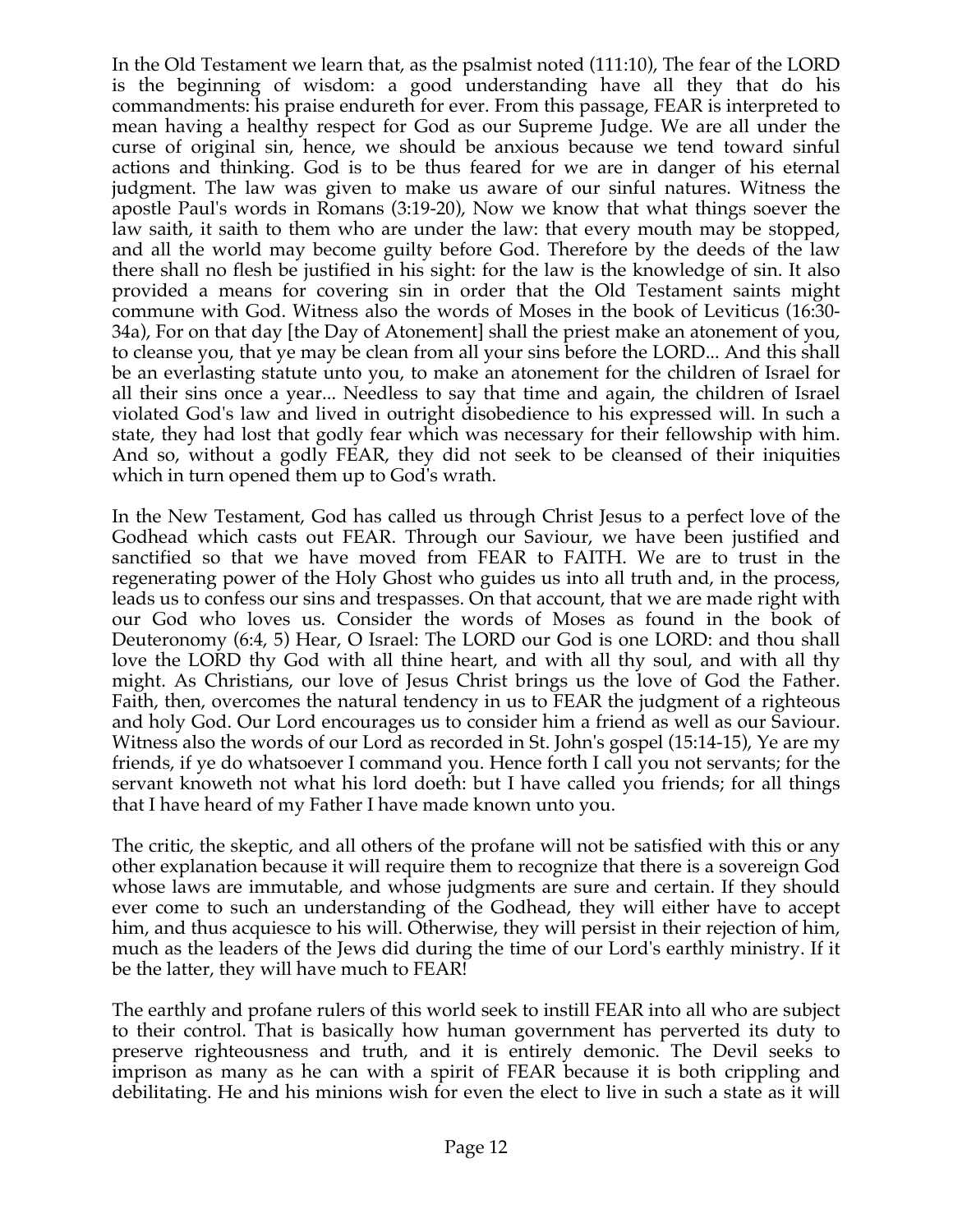impair their communication of the gospel of truth to those who languish in the prison house of sin and degradation. We must not FEAR. We must do our duty. God has given us his word written to serve as a lamp unto our feet and a light unto our path. As Thomas "Stonewall" Jackson is reputed to have said, "The duty is ours the consequences are God's." Live, therefore, in obedience to Christ and live without fear knowing that all is in God's hands.

Let us pray,

**TATHER**, lead us by means of thy most blessed Spirit, that we might fulfil the works **FATHER**, lead us by means of thy most blessed Spirit, that we might fulfil the works and duties which thou wouldest have us do; and give us hearts to love thee so that  $\frac{1}{2}$ we might live without fear: knowing that we have a loving and caring God before us, and that our sins and trespasses are behind us; for these things we ask in the name of our Saviour and Friend, even Jesus Christ, our Lord. Amen.

Have a blessed week, Bryan+

# *New Nametags*

We had no new nametags today.

# *After Church Hospitality*

Sadly, no after church snacks. The same story every week, is it not? The fact is that we are supposed to be on a low carb diet and there really aren't any low carb snacks that appeal to us. So, with no fatted dog nut in sight, we headed down the hill for lunch at the Greek Food restaurant that has raw hamburgers. Please someone, between now and next Sunday invent some no-carb dog nuts.

After church goodies providers as currently signed up:

| <b>Date</b>      | <b>Name</b>                                                                        |
|------------------|------------------------------------------------------------------------------------|
| 11 November 2012 | Opportunity Available - Veterans Day - Twenty-Third<br><b>Sunday after Trinity</b> |
| 18 November 2012 | Opportunity Available - Twenty-Fourth Sunday after<br><b>Trinity</b>               |
| 25 November 2012 | <b>Opportunity Available -Sunday next before Advent</b>                            |

*People in our Prayers* - http://faithfulcenturionprayerteam.blogspot.com/

# **Why? Prayer is an extremely important activity.**

It is not that God knows not our needs, for He surely does. Yet, Jesus commanded us to ask God for those same needs. In addition to the obvious of asking God for help, offering thanksgiving and the like, prayer helps us focus our thoughts on how we might do God's work.

The Prayer Team of the Church of the Faithful Centurion was established to help our members and fellow Christians pray for those in need and to give thanks as well for the blessings we have been granted.

### **Who can be on the list? Do I have to be a member of the Church of the Faithful Centurion to be prayed for?**

No! The only qualification to be on the list is that you want our prayer team to pray for you. We are Christians and are happy to pray for you, no matter who you are. If you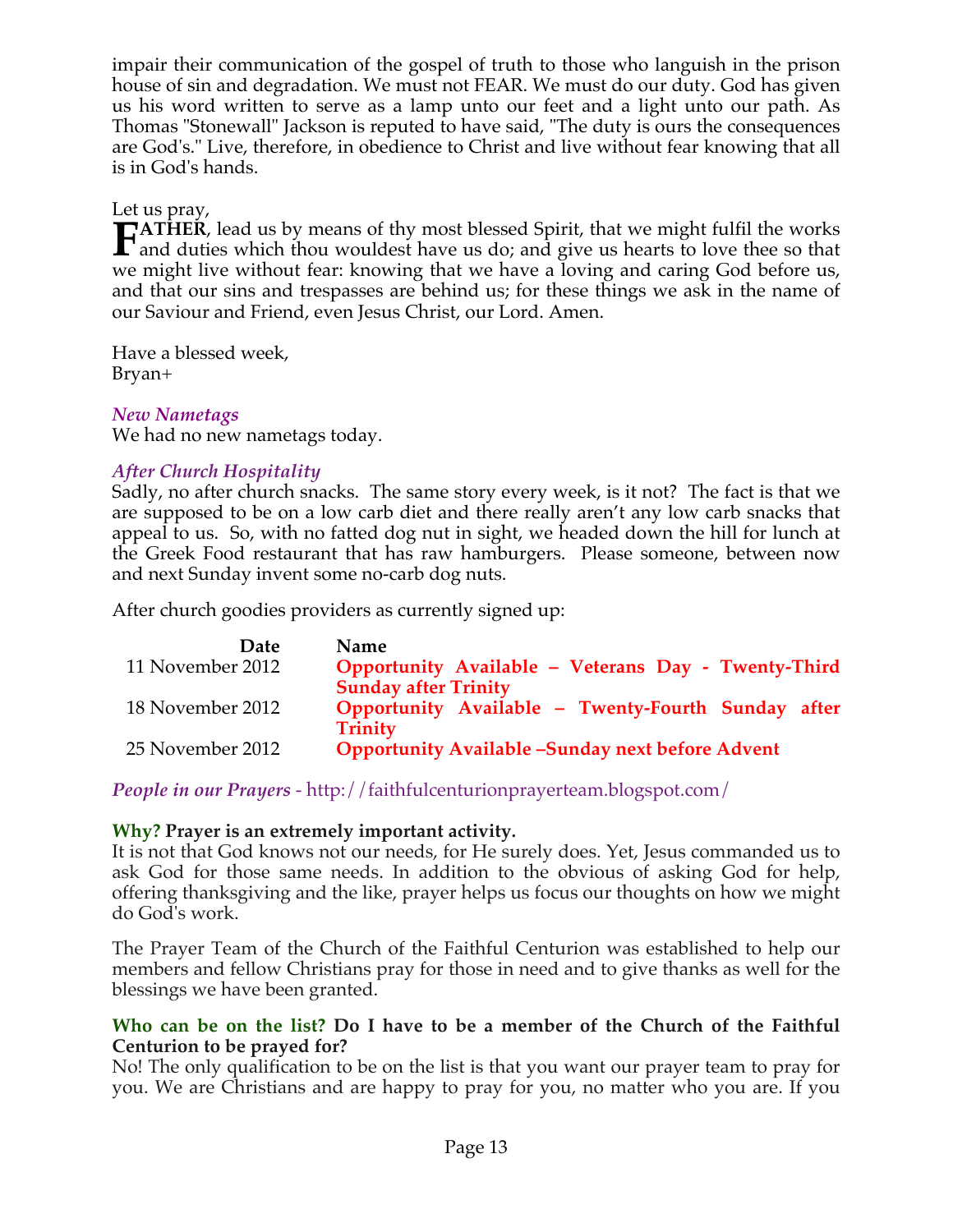want help from God, you are our kind of people.

# **What is the commitment from the prayer team?**

Each member of the team will pray for the desired outcome at last once per day.

### **How do I get myself or someone else on the prayer list?**

You can email one of the prayer team leaders: Jack - jack@faithfulcenturion.org or Dru dru@ faithfulcenturion.org, or call the church office at (619) 659-3608 or fill out a prayer card at church.

### **What should I ask for?**

Depends on what you want. Some people merely want God to be asked to heal their ills and be mentioned by their first name, others want a specific outcome and / or have more of their personal information known to the team. Ask for what you want. It is your desire and need for prayer the team is attempting to meet. For typical examples, see the list below.

### **Updating the Team**

If you are on our prayer list, or if you have submitted a person that you have asked us to pray for, please update one of the team members or Hap in person, by telephone or email. It helps to be able to pray specifically for these individuals including their specific needs; plus if they get better, it is nice to give thanks!

Please note that on the yellow (maybe green or orange if you get an old one) cards at church, you can ask that those to be prayed for have their names disseminated to the prayer team. Those names will be said in church and appear here. Or, you can ask that their names and purpose be kept confidential, then only Hap will know to pray for them.

#### *Prayer List Notice – If you have someone on the prayer list and their needs have changed, please let us know. We'd like to update our prayers to reflect the need and most important to give thanks!*

# *Travel*

No reported travel this week.

# *Move*

- *Ryan Hopkins* has moved to Dillsburg, Pennsylvania, to study Dressage Riding through June 2013. Please pray for God's guidance in his life as he works and studies.
- *The Thomas Family* is on a short tour assignment in Guam through August 2013. Please pray for the assignment to continue to go well for Kurt and for Mary and the kids to make new friends. In particular pray that Kristyna and Mitchell will develop good friends and school mates there so as to further their development as both Christians and citizens. Things seem to be going well where the sun rises on the United States, so keep praying! Give thanks and ask for continued good developments.

# *Marriage*

Elizabeth and Gunnar will be married in a few more weeks. Pray they will find a way to come together in prayer and to seek a relationship with our Lord Jesus Christ. Pray they will find the wisdom to begin life together with Christ at the center and His Word as their daily bread.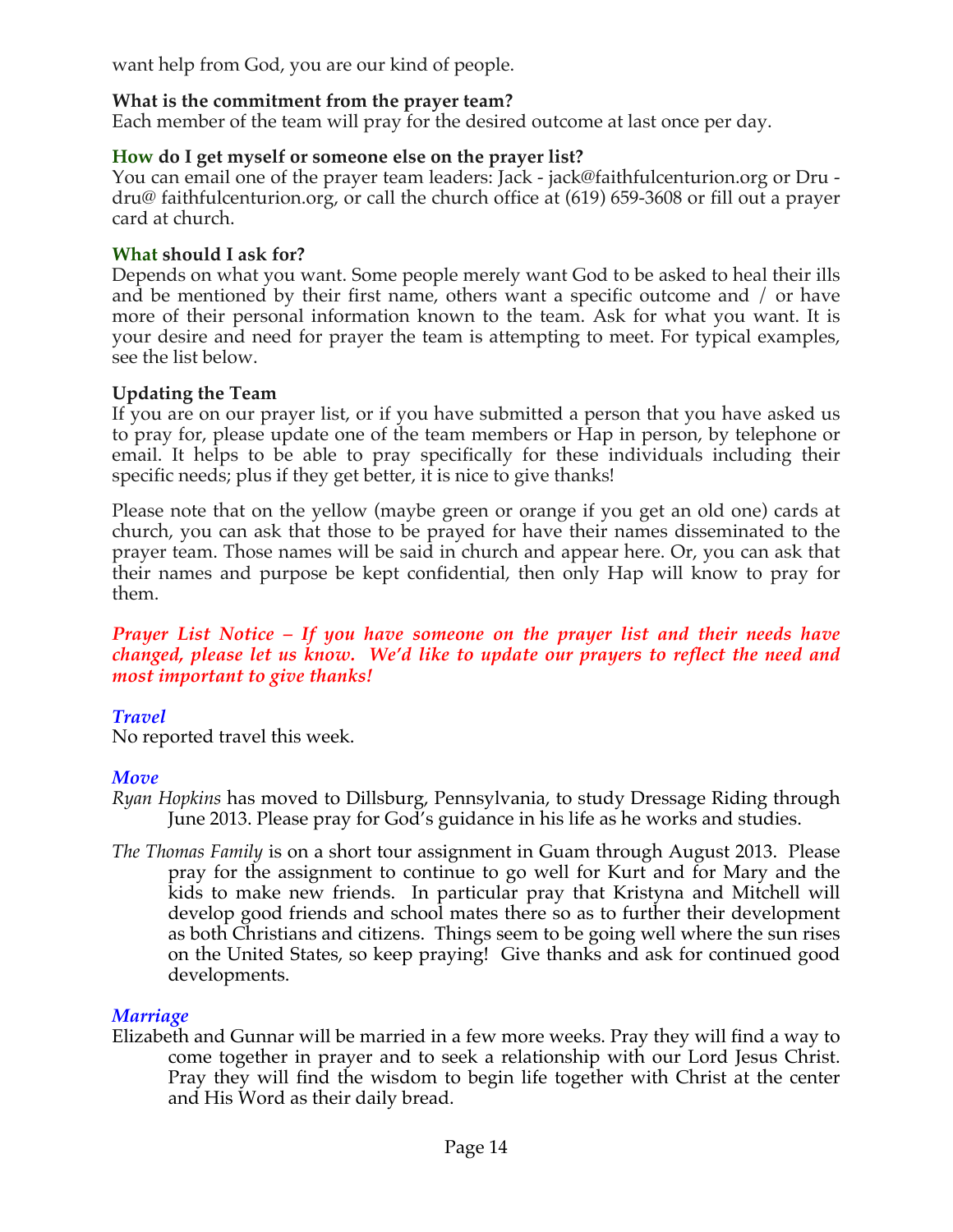# *Departed*

*Suz* passed away this past week. Please pray for family members who remain behind.

*Bob Burrell*, for whom the Arnolds' valley is named, passed away 21 September 2012, at age 90. Please pray for his family members who remain behind, in particular his wife of sixty some years, Marion.

### *Homebound or Infirm*

*Norma, Sara's mother* is in a state of deteriorating health, both physically and mentally, with both onset dementia and Alzheimer's. On 30 January 2012, she broke her hip and had a partial hip replacement. She is not doing well, but has decided she would like to live a bit longer. Please pray Norma might come back to God and for peace of mind for her and the ability for both Sara and her mother to put their cares and worries on God's shoulders so they can deal with the many problems involved.

# *In need of a miracle or understanding of God's Plan*

- *Christine* has cancer of the colon which spread to her liver; she is receiving chemotherapy and is having difficulty eating. Please pray for the medical team treating her to pay attention and do their very best; pray also for confidence in our Lord for Christine and her family.
- *Todd* and *Kenny* have both been fighting osteocarcinoma for over five years and have been told their time here on earth is nearing its end, absent a miracle from God. Both are ready to go home and leave the pain, but would like to stay. Please pray for them and their families.
- *Colonel Bud Day's* cancer has returned. The outlook is not favorable. Bud has been an inspiration to all of us for years, this changes nothing. He is well at peace with our Lord and we all hope he stays with us for a while longer.

# *Thanksgiving and Continued Healing*

*Carol Stone*, the sweet wife of Mike Stone, longtime friend and colleague of Sara Simmons as well as Hap, was helicoptered to hospital with an ultimate diagnosis of severe bleeding on the left side of her brain. She remains hospitalized, but seems to be making some progress.

Please pray for peace of mind and trust in God for Mike, guidance for the medical team treating Carol and strength for Carol as well as faith and trust. No one can ever understand the why of these things here on earth. Sara who passed this request on asks that you pray in both faith and hope.

# *Healing*

- *George* had foot surgery. Please give thanks for the surgery and pray for a full and rapid recovery.
- *Baby M. Sowry* is having heart surgery. Please pray the medical team will pay attention and do their best. Pray for peace of mind for the entire family, as well as a good outcome.
- *Colleen* has been battling pancreatic cancer over the last year and it has now spread to one of her lungs. Please keep her and her family in your prayers.
- *Nellie* is in the emergency room of a hospital in a great deal of pain. Please pray for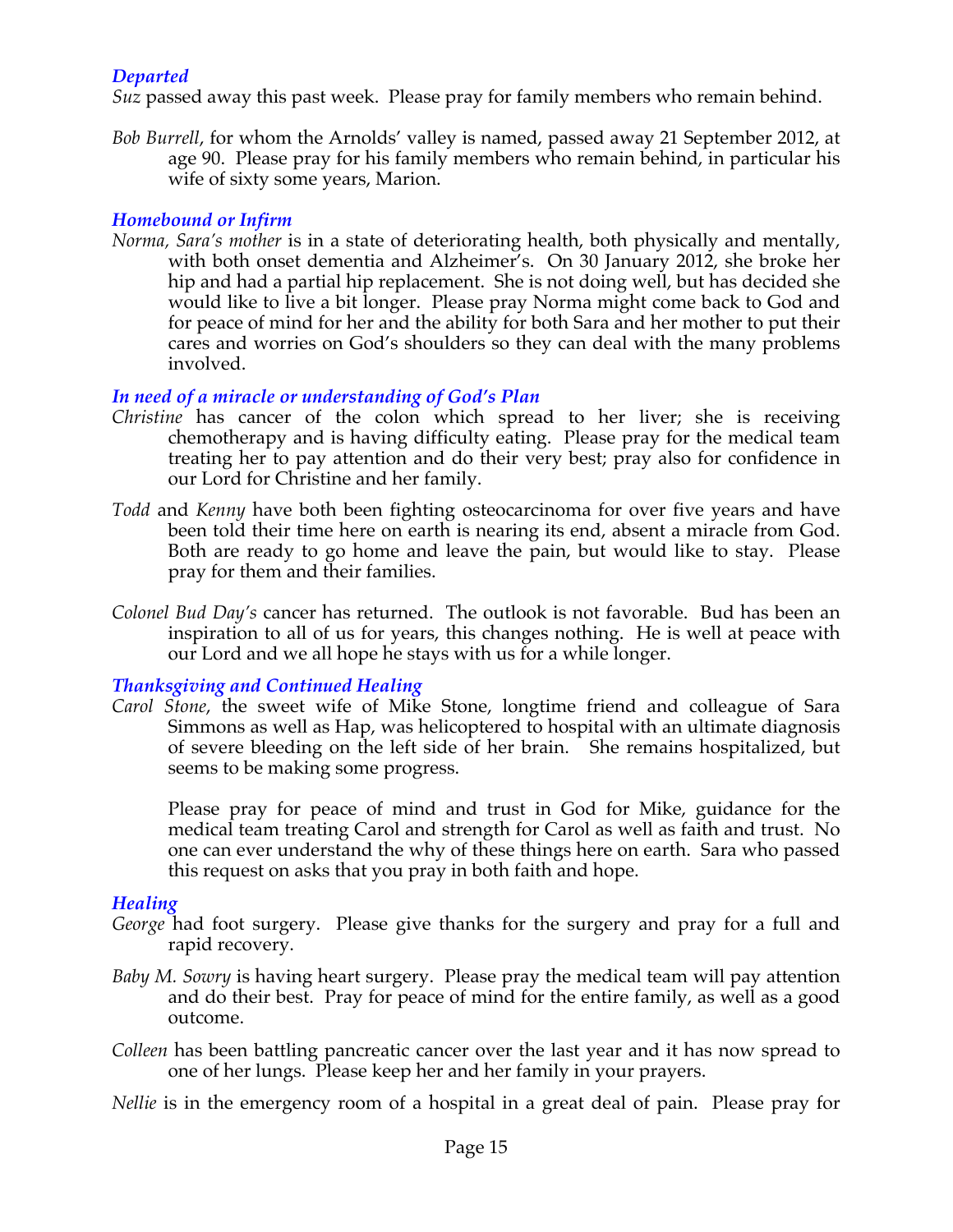peace of mind for her and guidance for the medical team looking for the cause and cure.

- Liz *Strauch* has a pineal cyst, which is causing various problems for her, headaches, dizziness and distress. She has committed to having it drained on 4 December 2012. This is a difficult and concerning procedure. Please pray for guidance for the medical people treating her, as well as for Liz and her husband Ken.
- *Lauralee Meade* underwent a lumpectomy on Friday after Thanksgiving. A further anomaly has been discovered and she had additional preventative radiation treatment. Please pray for a complete remission of the cancer. Pray also Lauralee will maintain her great attitude and trust in God.
- *Kevin Gerhart* discovered cancer on his neck. He underwent radiation and chemotherapy. Please pray for the medical team treating Kevin that they might pay attention, do their very best and find the source; that the treatment might be successful and he might live a long and healthy life to His honor and glory. Pray also for trust in God and peace of mind for Kevin, his wife and family.
- *Gil Garcia* had surgery at the VA hospital in Long Beach. The surgery was successful, they are predicting a 12 week recovery time. Please pray for a rapid recovery for Gil, as well as peace of mind for Gil, his wife Mary and their family.
- *Sara Simmons* has recovered pretty well from a fractured right knee, but is still challenged for mobility while trying to take care of her mom and her husband Bill. Please pray for patience for Sara and her husband Bill, as well as rapid and complete healing.
- *Bill, Sara's husband,* had a third abdominal surgery on 22 November 2011. This time the tumor was removed. Bill is doing better keeping the doctor's instructions, for which we are all grateful, including taking a chemotherapy once a day for three years. He needs to radically decrease the consumption of alcohol and eat properly, he is also having difficulty maintaining equilibrium, please pray for help for him to do all this. Please pray also that Bill might turn his heart outward to help those around him, as well as live a long and healthy life to the honor and glory of God. Pray also for peace of mind for Bill and his wife Sara.
- *Kay Denton* (Mrs. Kay) hip has deteriorated to the point walking is a slow and painful process, but she manages. Please pray for continued peace of mind for Mrs. Kay and her family. Give thanks for her trust in the Lord and her positive attitude.
- *James L. Cavanah* had surgery the afternoon of 10 February 2012, to remove two small but cancerous tumors. James is a minister with the AOC in Savannah, Georgia. Please pray for his recovery and remission from the cancer. Give thanks for the surgery and pray for both him and his family to allow God to carry their worries while he recovers.
- *Dotty Valkenaar* had successful surgery for a shoulder ligament problem on 28 February 2012. Physical therapy seems to be working, but is painful. Please pray for continued recovery and peace of mind through trust in God for Dotty and Lew, her husband, as well as their entire family.
- *Steve Sundberg* had a heart attack after Easter 2011. After some time, the medical team treating him decided he was not a candidate for stents and a five-way heart bypass was performed the week of 6 June 2011. Please pray for his complete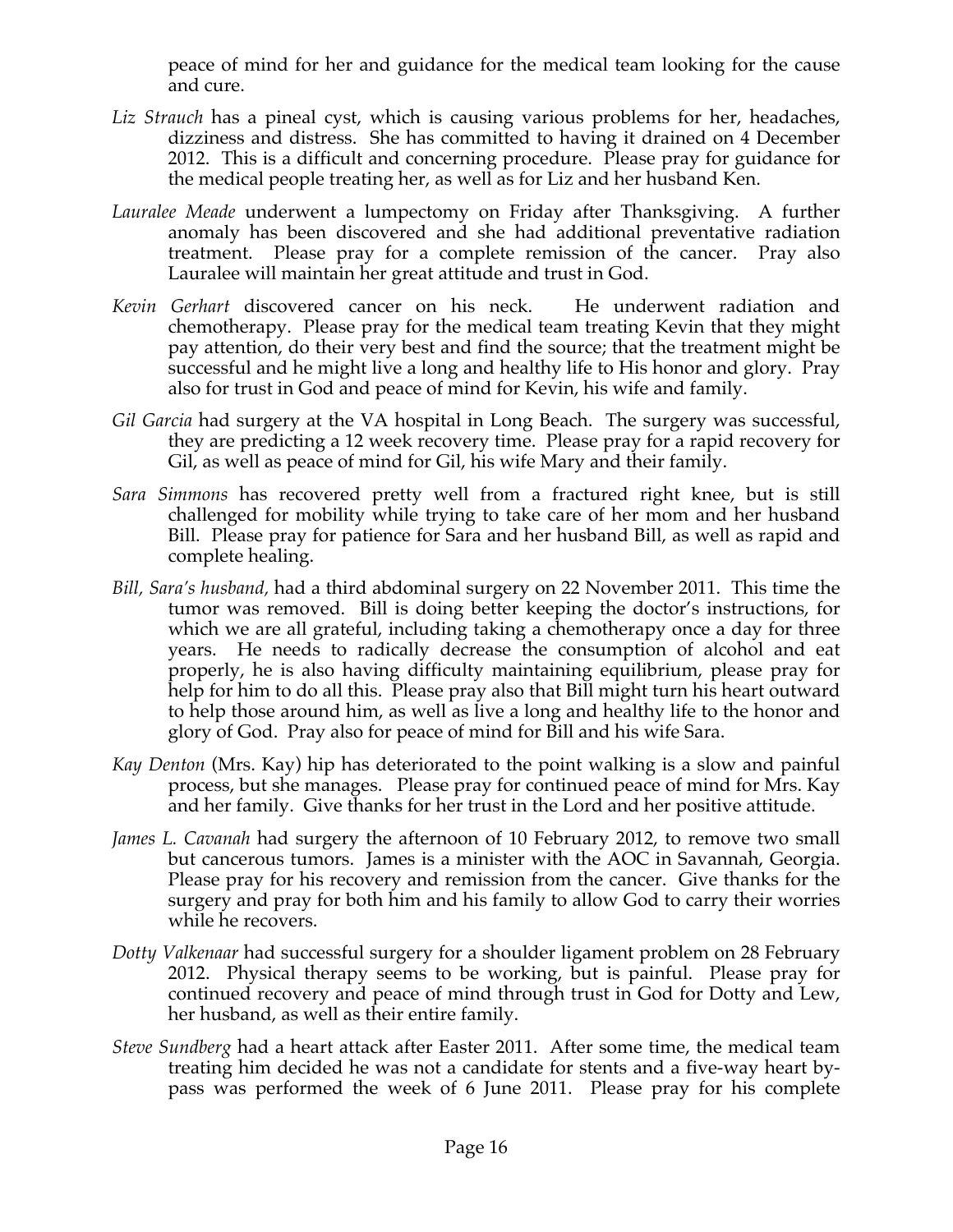recovery and for his three children and family who are very worried about him, pray also for his trust in our Lord and for both him and his family to let God carry their worries while he recovers.

- *Matt Alcantara*, age 15, has Osteosarcoma (bone cancer), a very rare and often lethal form of cancer with limited treatment options. This is a disease that is about 90 percent fatal in a couple of years. He has no hip joint on one side, but he walks and swims! Courage? Guts? You bet! Matt and his mom just came back from Houston at the Cancer Center for what was hoped to be a routine every four month bone scan. The scans were done on schedule, but a couple of new spots showed up. After Matt's San Diego doctors conferred with the Houston doctors to figure out what these spots mean, it turned out they are new and old injuries with no bad meaning. In effect they are CLEAN SCANs. Matt and his family ask you to give thanks for the super results. Please also give thanks for the great faith of Matt and his entire family. Their faith and trust is a wonderful example for each and every one of us. But, now is not the time to stop praying. Actually, it never is the time to stop praying!
- *Judith Clingwall*, is afflicted with Multiple Sclerosis (MS). She is currently in Laurel Place, an extended care facility in Surrey, British Columbia. Judith's condition has worsened recently. She is no longer able to stand, in fact she has a lot of trouble sitting upright. Judith is depressed and wants to go home to watch her birds, which given everything seems unlikely at present. Please pray for her to take an active part in her own life, for her strength, peace of mind, trust in God and remission of the disease so she might return home to her family. Pray also for strength for her husband Martin as he deals with all the problems and stress of Judith's situation.
- *Becky Madden* is paralyzed from the neck down as the result of a tragic shooting accident. Her husband is doing his best to take care of her; it is hard and he is learning the best he can. Please pray for further recovery for Becky, as well as strength and guidance for her husband.
- *Vince (age 15),* reoccurrence of Osteosarcoma, recent testing found a nickel sized tumor in his lungs. The doctors are consulting with a specialist in Houston. Please pray for guidance for the medical team and for peace of mind for Vince and his family.
- *Obra Gray* continues to take day by day. Please continue to keep Obra in your prayers, and give him the strength of knowing the Lord is with him and will never forsake him. Obra needs security of what lies ahead of him, and only the Lord can grant the solace to answer his prayer.

### *Guidance*

*Sara* asks that you pray for guidance for her as she deals with the stresses of her family and life. Pray that she can separate those things which she can affect from those things which she cannot and give her grace to accept that she cannot do everything and can only change those things within her control.

*Jacquie* to open her heart to God and accept His Love and Grace.

*Hap* and *Ryan* both ask you to pray they might be able to trust God will help them make the right decisions at the right time and not to worry uselessly, to change those things they can change, accept those things they cannot change, sleep well to be able to do the correct things with a clear head and that they will open their hearts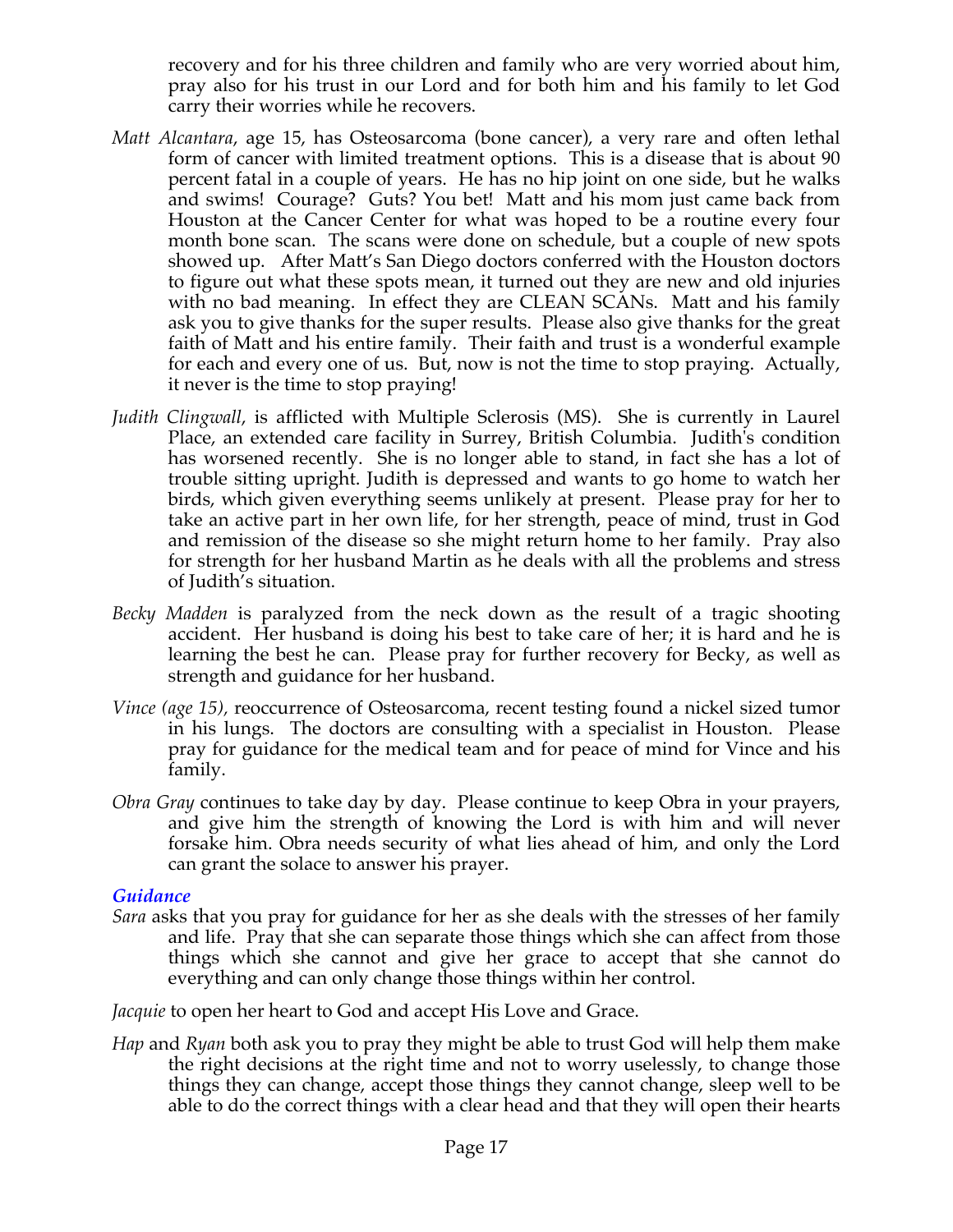### to the Holy Ghost.

### *New Position*

*Rev LTC Al Ryan* has been appointed Deacon-In-Charge of the mission parish of St. Augustine of Canterbury Anglican Church, Anglican Church in America (ACA) parish in Old Orchard Beach, Maine. It is a small but growing mission, which has been plagued by clergy change. Al, the diocesan pilot, has been appointed for one year, during which time he is to help them identify what their needs are for a vicar. He has done this before and asks you to pray for God's help one more time; not only for himself, but for the parish.

# *Armed Forces & Contractors*

Airman Donny Patton (Kadena AB, Japan), Jordan (USMC – Fleet Marine Force - Pacific), Trevor (USAF - KC-10 Boom Operator), Trevor (USN – Whidbey Island, EF-18 Pilot), Kurt Thomas (USN – Guam)

### *Thanksgiving*

*Hap, Dru and Jack Arnold* give thanks for safe travel this week. *Ralph and Hope DeLong* give thanks for safe travel this week.

### *Persecuted*

Around the world, Christians are under attack, not only in the Muslim world, but from Hindus and others in India. Also, they are under continual attack in the name of "Separation of Church and State" in the western world, as it becomes actively atheist or pro-devil buddy. Please pray for God's guidance and protection for all persecuted Christians and those around them.

### *Various Special Requests*

- We ask that you pray, please ask God that the Holy Ghost might give you insight into how you might make the lives of your friends and family better. Remember helping others is not just those who you don't know!
- Please join us in praying that the *Free Teen Guitar Class* will be continue to be an opportunity for God to work in the lives of the kids and their families. Please ask God to guide the class to new opportunities to make Him known to others. Help us to let the love of our Lord shine through us into their lives, putting Him first, so that He might enter in to their hearts and lives.

### *Question that only you can ask*

What would you like to know about our history, what we believe, what we do or how we operate? Hap is looking for material for the continuing education class and *Thought for the Day* material. Help us help you. Please send your question to Hap so we all can get an answer. Just because you don't know the answer to your question doesn't mean you are the only one who doesn't know. But, if you don't ask, no one will know.

### *I'd like to get a different point across or announce something*

If you have a different point of view, I would be happy to give you room to get your point across. While this publication is my perspective on events, I recognize not everyone may agree and that some people would like to express their own opinion. If you want to write something, please forward your item to Hap (with a note as to whether or not you would like editing help) to: hap@faithfulcenturion.org.

# *Epistleers*

We post the list of Epistle Readers in the Sunday Report each week so you can either